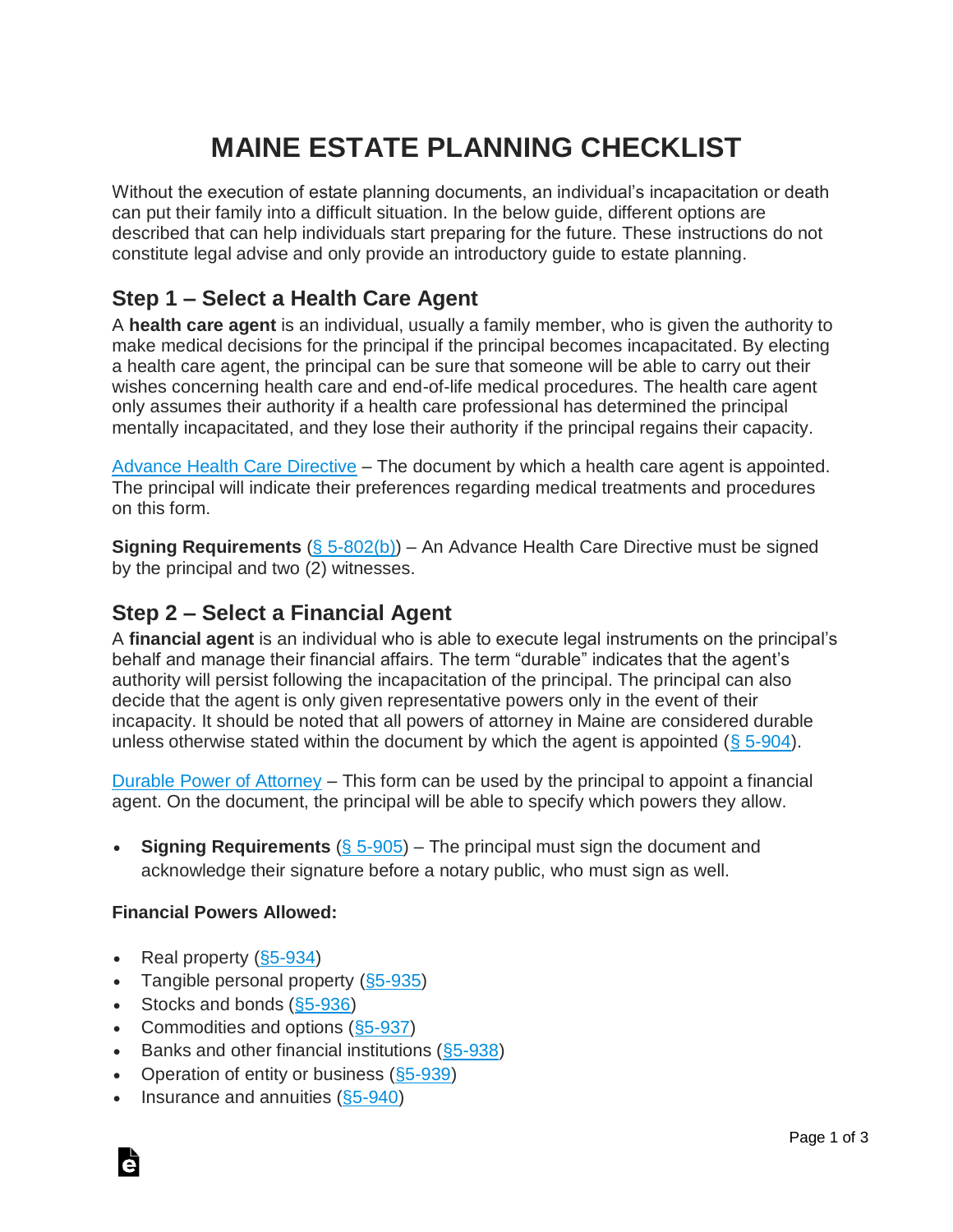- Estates, trusts and other beneficial interests  $(\S 5 941)$
- Claims and litigation  $(\S 5 942)$
- Personal and family maintenance [\(§5-943\)](https://law.justia.com/codes/maine/2017/title-18-a/article-5/part-9/subpart-2-2/section-5-943/index.html)
- Benefits from governmental programs or civil or military service  $(\S 5-944)$
- Retirement plans  $(\S 5$ -945)
- Taxes  $(\S 5 946)$
- Gifts  $( $\S5 947$ )$

#### **Step 3 – Make a List of All Estate Items**

To prepare for the administration of their estate, the principal should carefully take note of all their assets. This list will include any valuables, real estate, bank accounts, financial investments, businesses, and other personal property that the principal currently owns. By making a complete and orderly list of their assets and belongings, the principal can ensure that their estate transfer documents do not leave out any of their property.

[Current Assets List](https://eforms.com/estate-planning/current-assets-list/) – This document may be used to organize a list of the principal's assets as described above.

#### **Step 4 – Beneficiaries**

In addition to listing their assets, the principal must also select the individuals that will benefit from their estate following their death (known as beneficiaries). The more specific the principal is in how their estate is to be divided amongst their beneficiaries, the less chance there will be of any disputes when their estate is administered. If there is anyone that the principal wishes to explicitly exclude from their estate, they should express this in their estate transfer documents as well.

#### **Step 5 – Execute Estate Transfer Documents**

The principal will have to execute at least one (1) estate transfer document in order to plan the administration of their estate. Here are the two most commonly used options that individuals choose from for this purpose:

[Last Will and Testament](https://eforms.com/wills/maine-last-will-and-testament-template/) – A Will allows the principal (called the "testator") to detail instructions on how their property is to be divided after they die. A Will must be put through probate court before the principal's estate can be distributed.

• **Signing Requirements** [\(§ 2-502\)](https://malegislature.gov/Laws/GeneralLaws/PartII/TitleII/Chapter190B/ArticleII/Section2-502) – The state requires that a Will be signed by the testator (or their representative), at least two (2) witnesses, and a notary public (who must sign a notary acknowledgment).

[Revocable Living Trust](https://eforms.com/living-trust/me/maine-revocable-living-trust-form/) – To make a Living Trust, the principal has to transfer the ownership of all their assets to that of a Trust. Any property that is not put into the Trust should be included in a "pour-over Will" (a Will made up of any assets not included in a Trust). A Living Trust does not have to pass through probate court before the Trust estate is distributed to its beneficiaries.